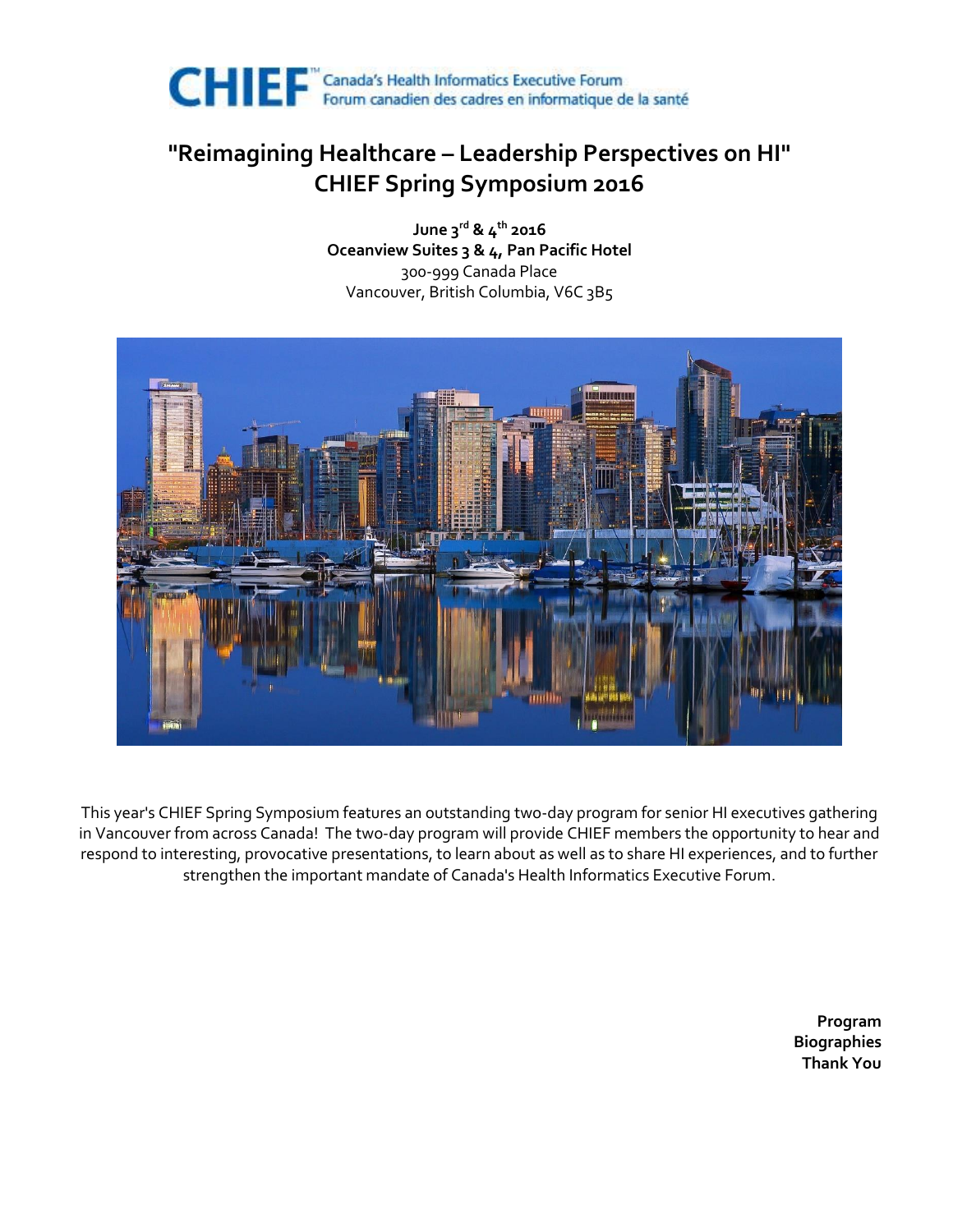## **Day 1 – Friday June 3rd**

| <b>Time</b>      | <b>Session</b>                                                                                        | <b>Room</b> |
|------------------|-------------------------------------------------------------------------------------------------------|-------------|
| 8:00 - 9:00am    | <b>Registration &amp; Breakfast</b>                                                                   | Oceanview   |
|                  |                                                                                                       | 3 & 4       |
| 9:00 - 9:15am    | Welcome, Introductions & Agenda Overview                                                              | Oceanview   |
|                  |                                                                                                       | 3 & 4       |
| 9:15 - 10:15am   | The Role of HIT in Today's Provider Environment                                                       | Oceanview   |
|                  |                                                                                                       | 3 & 4       |
|                  | A. Overview of current state of HIT industry, language and terminology                                |             |
|                  | Top HIT applications, issues, and emerging trends. Who uses them<br>and why?                          |             |
|                  | What key business and regulatory challenges are impacting HIT?                                        |             |
|                  | How do these issues affect client business and priorities?                                            |             |
|                  | B. Understanding the CIO's world                                                                      |             |
|                  | Changing role and challenges                                                                          |             |
|                  | As decision-maker and Influencer<br>$\bullet$                                                         |             |
|                  | C. The role of other decision makers and influencers (CFO, CMO, CMIO, etc.)                           |             |
| 10:15 - 10:45 am | <b>Networking Break</b>                                                                               |             |
|                  | <b>Understanding IT Governance &amp; Client-Decision Making Processes</b>                             | Oceanview   |
| 10:45 - 12:00 pm |                                                                                                       | 384         |
|                  | A. Overview of budget, IT governance, and decision-making                                             |             |
|                  | process models.                                                                                       |             |
|                  | Examples of different structures, styles, and roles. How does                                         |             |
|                  | organizational size, types, and reporting structures affect governance and<br>decision-making models? |             |
|                  | B. Key differences between product versus service sales and purchasing                                |             |
|                  | • E.g. price, product, feature vs. relationship and trust                                             |             |
|                  | • What matters and how to position for success                                                        |             |
|                  | C. Why is this base knowledge of IT governance important?                                             |             |
|                  | • How does governance affect client decision processes relative to                                    |             |
|                  | product/service purchasing?                                                                           |             |
|                  | Understanding the role of the CIO and other Decision Influencers in                                   |             |
|                  | purchasing process/decision models                                                                    |             |
|                  | What is the CIO's role in the process?                                                                |             |
|                  | How to support the process                                                                            |             |
| 12:00 - 1:00 pm  | Luncheon                                                                                              |             |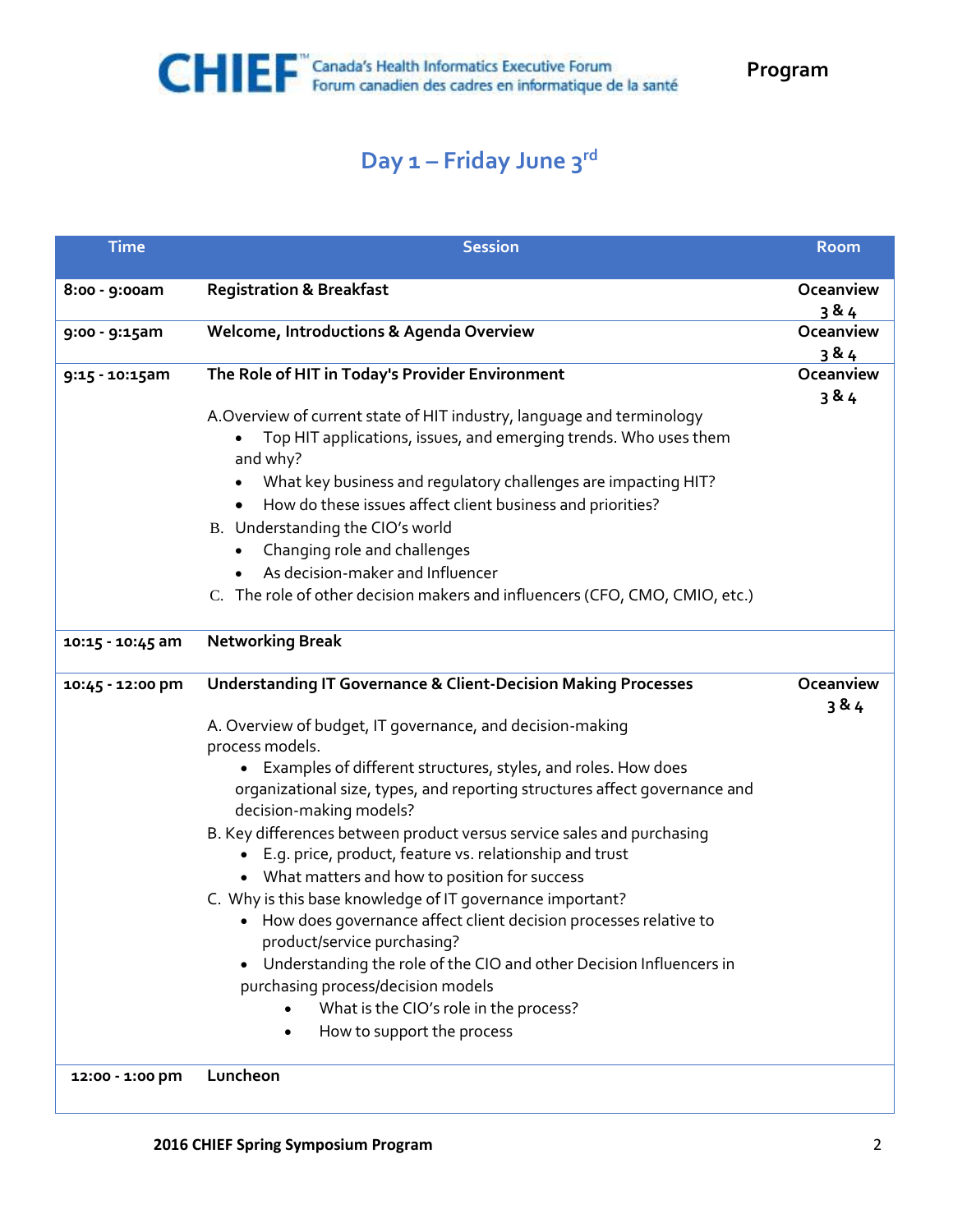# CHIEF "Canada's Health Informatics Executive Forum<br>Forum canadien des cadres en informatique de la santé

**Program**

| 1:00 - 2:00 pm | Establishing & Maintaining Long-Term Strategic Partnerships                           | Oceanview           |  |
|----------------|---------------------------------------------------------------------------------------|---------------------|--|
|                |                                                                                       | 384                 |  |
|                | A. Building a trusted relationship with the CIO and their organization.               |                     |  |
|                | B. How to anticipate, communicate, and adapt to change (in the organization and       |                     |  |
|                | relationship)                                                                         |                     |  |
|                | C. Value of proactive versus reactive relationship                                    |                     |  |
|                | development/management                                                                |                     |  |
|                | D. Challenges and critical success factors                                            |                     |  |
|                | E. How do you know it's working?                                                      |                     |  |
|                | • Measuring effectiveness of the relationship                                         |                     |  |
|                | • Shift from a focus on the product/service to dialogue on the                        |                     |  |
|                | business/organization                                                                 |                     |  |
|                | • Anticipating and responding to your customer's needs                                |                     |  |
| 2:00 - 2:30 pm | <b>Networking Break</b>                                                               |                     |  |
| 2:30 - 3:30 pm | Current and Future Trends Shaping Healthcare and Health IT                            | Oceanview           |  |
|                |                                                                                       | 384                 |  |
|                | A. An interactive discussion of current and future trends in healthcare and           |                     |  |
|                | health IT                                                                             |                     |  |
|                | B. How will these trends shape, change business priorities?                           |                     |  |
|                | C. How can you align yourself to support these priorities, CIOs, and decision         |                     |  |
|                | influencers?                                                                          |                     |  |
| 3:30 - 4:30 pm | <b>Implications for Canadian HI Leadership</b>                                        | Oceanview           |  |
|                |                                                                                       | 384                 |  |
|                | The HIT leader of tomorrow will be a crucial player in the future healthcare          |                     |  |
|                | industry. Planning for this role is the responsibility of all HIT Leaders today. This |                     |  |
|                | session will discuss key points learned from the program that should be               |                     |  |
|                | embraced / espoused by COACH and CHIEF as they plan for the future.                   |                     |  |
|                | A. What have we learned about the HIT leader's place in the changing                  |                     |  |
|                | healthcare industry?                                                                  |                     |  |
|                | B. How can we further plan for and develop HIT leaders today and in the future?       |                     |  |
|                | Who shares this responsibility?                                                       |                     |  |
|                |                                                                                       |                     |  |
| 4:30 - 4:45 pm | <b>Closing Remarks &amp; Adjournment; CHIEF Housekeeping Announcements</b>            | Oceanview           |  |
|                |                                                                                       | 3&4                 |  |
| <b>Recess</b>  |                                                                                       |                     |  |
| 5:00 - 8:00 pm | <b>Networking Reception &amp; Dinner</b>                                              | <b>Black + Blue</b> |  |
|                | <b>Black + Blue Restaurant</b>                                                        | Restaurant          |  |
|                | 1032 Alberni Street, Vancouver, V6E 1A3                                               |                     |  |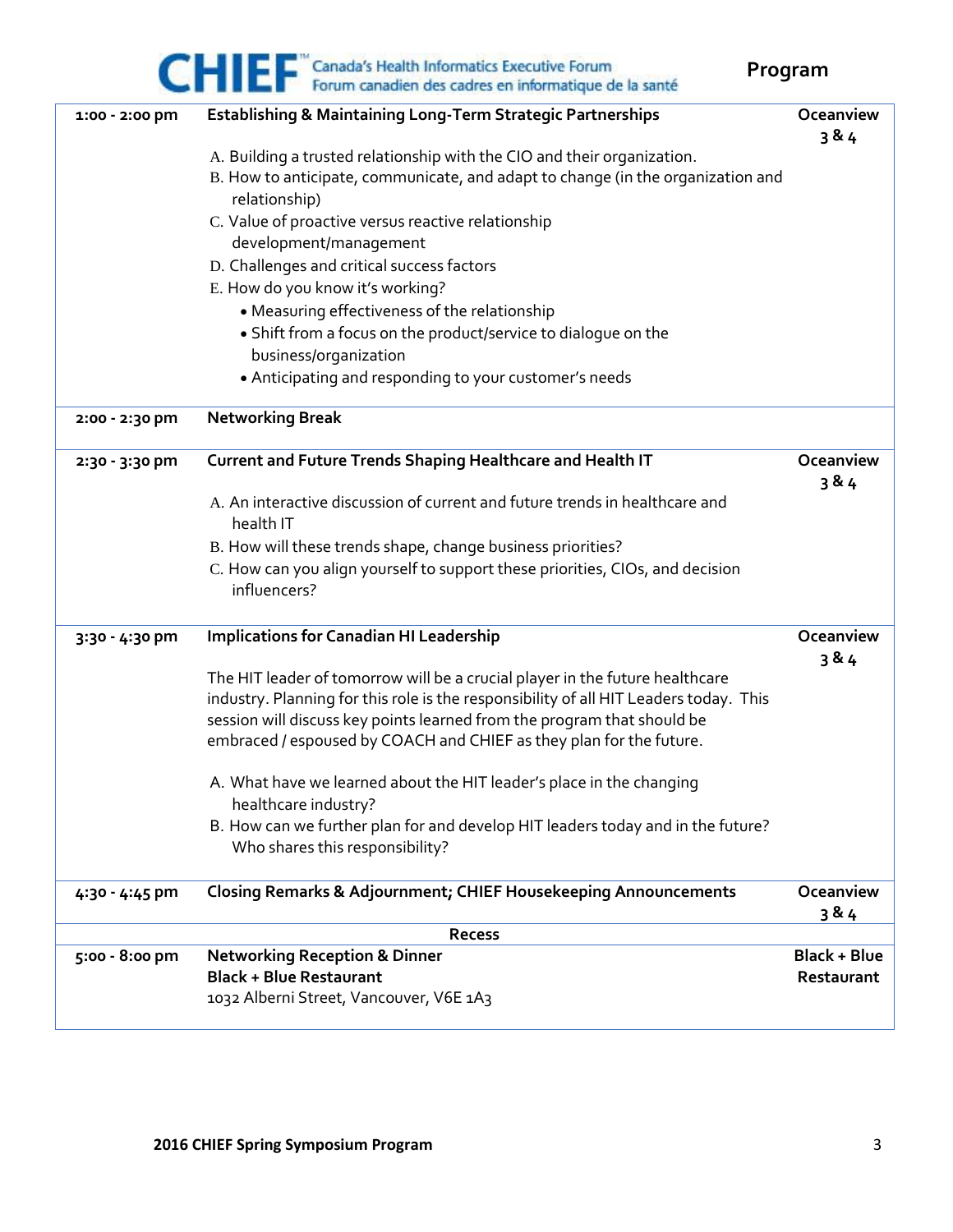## **Day 2 – Saturday June 4th**

| <b>Time</b>        | <b>Session</b>                                                                                                                                                                                                                                                                                                                                                                                                                                                                                                                                                 | <b>Room</b>        |
|--------------------|----------------------------------------------------------------------------------------------------------------------------------------------------------------------------------------------------------------------------------------------------------------------------------------------------------------------------------------------------------------------------------------------------------------------------------------------------------------------------------------------------------------------------------------------------------------|--------------------|
| 7:30 - 8:30 am     | <b>Breakfast</b>                                                                                                                                                                                                                                                                                                                                                                                                                                                                                                                                               |                    |
| 8:30 - 8:40 am     | Welcome, Introductions & Agenda Overview                                                                                                                                                                                                                                                                                                                                                                                                                                                                                                                       | Oceanview<br>384   |
| 8:40 - 9:20 am     | Opening Keynote Speaker- Dr. Penny Ballem<br>Penny will provide meaningful perspectives and experiences on the last 15 years of<br>Health Information Technology in Canada, and also share relevant lessons learned<br>from her local government experience and other leadership opportunities. She will<br>discuss how healthcare leadership can move ahead in the future by sharing insights<br>on dodging bullets, better leveraging resources and generally achieving every HI<br>executive's ultimate goal - getting closer to Nirvana!                   | Oceanview<br>3 & 4 |
| 9:20 - 10:00 am    | <b>Next Steps for Canadian HI Leadership</b><br>This session will reflect on the previous day's sessions and, in particular, the arising<br>thoughts and ideas of CHIEF members from the "Implications for Canadian HI<br>Leadership" session. The session will be supported by the notes captured by the<br>rapporteurs as refined by the discussion facilitator. In reflecting on those thoughts<br>and ideas, CHIEF members will discuss CHIEF working opportunities to develop<br>products, services and activities to support HIT leadership development. | Oceanview<br>3 & 4 |
| 10:00 - 10:20 am   | <b>Networking Break</b>                                                                                                                                                                                                                                                                                                                                                                                                                                                                                                                                        |                    |
| 10:20 - 12:00 pm   | <b>CHIEF-EP White Paper Presentations</b><br>A series of presentations on three key topic white papers, followed by an open<br>'OnA' on opportunities for CHIEF and COACH to further engage the broader HI<br>community on these and other topics.<br><b>IoT</b> in healthcare - Enabling new models of service delivery<br>1.<br>Cloud Computing in Canada - Report and analysis of use and benefits /<br>2.<br>how CIOs need to prepare and plan for implementation<br>Analytics - How data is reshaping organizational dynamics<br>3.                       | Oceanview<br>3 & 4 |
| $12:00 - 12:45$ pm | Luncheon                                                                                                                                                                                                                                                                                                                                                                                                                                                                                                                                                       |                    |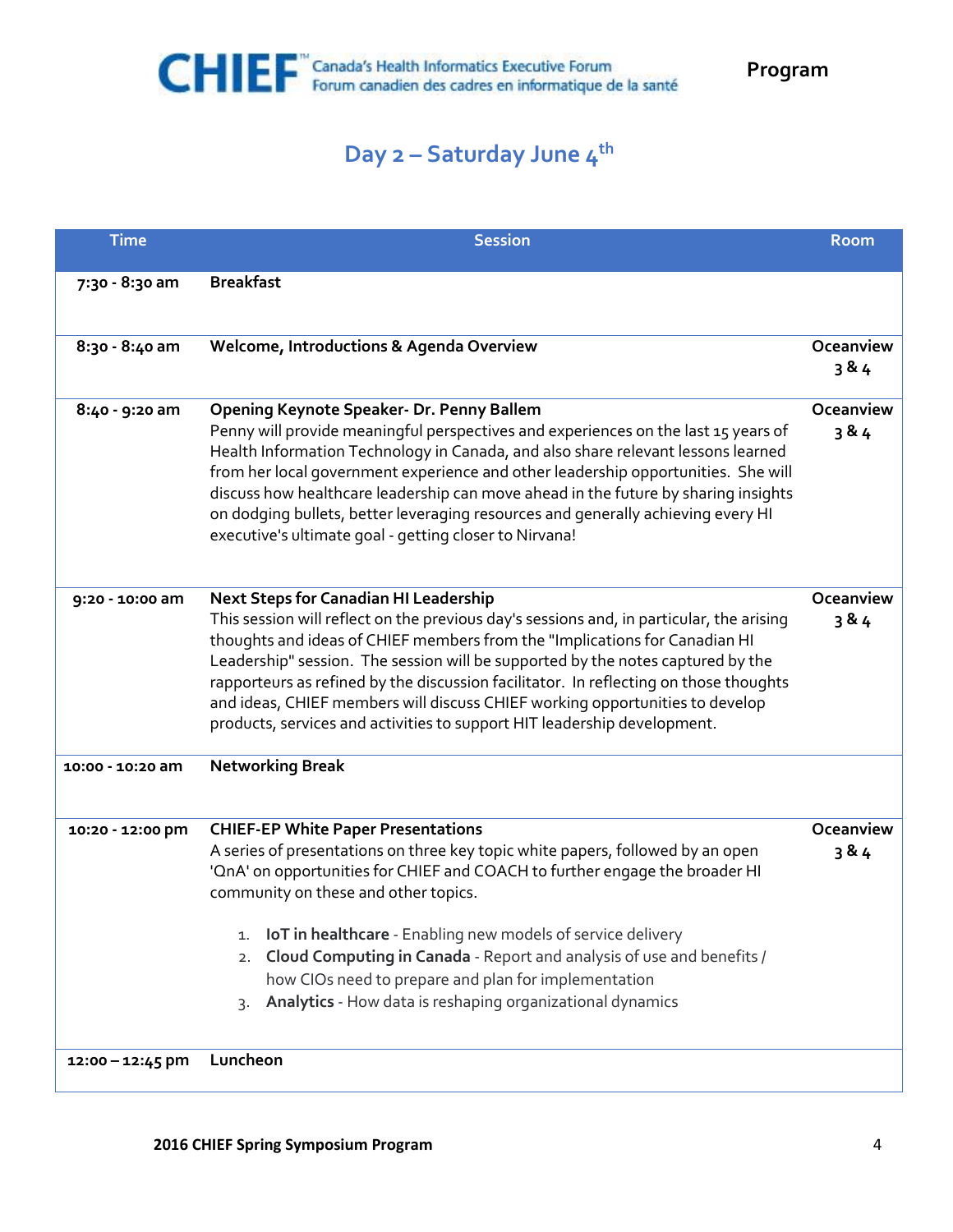|                   | CHIE F Canada's Health Informatics Executive Forum<br>Forum canadien des cadres en informatique de la santé                                                                                                                                                                                                                                                                                                                                                                                                                                                                                                           | Program          |  |
|-------------------|-----------------------------------------------------------------------------------------------------------------------------------------------------------------------------------------------------------------------------------------------------------------------------------------------------------------------------------------------------------------------------------------------------------------------------------------------------------------------------------------------------------------------------------------------------------------------------------------------------------------------|------------------|--|
| $12:45 - 1:30$ pm | Afternoon Keynote - Michael Green, President & CEO, Canada Health Infoway                                                                                                                                                                                                                                                                                                                                                                                                                                                                                                                                             | Oceanview<br>384 |  |
|                   | Michael Green shares his views and insights as to Infoway's strategy and key tactics                                                                                                                                                                                                                                                                                                                                                                                                                                                                                                                                  |                  |  |
|                   | to invest in and drive technology-based solutions to realize more accessible health                                                                                                                                                                                                                                                                                                                                                                                                                                                                                                                                   |                  |  |
|                   | information for better health outcomes. In particular, CHIEFs will hear about plans                                                                                                                                                                                                                                                                                                                                                                                                                                                                                                                                   |                  |  |
|                   | for the new funding provided to Infoway in the recent federal budget.                                                                                                                                                                                                                                                                                                                                                                                                                                                                                                                                                 |                  |  |
| $1:30 - 2:45$ pm  | Afternoon CHIEF discussion "Highlights of the 2016 Digital Health Leaders<br>Survey"                                                                                                                                                                                                                                                                                                                                                                                                                                                                                                                                  | Oceanview<br>384 |  |
|                   | Join COACH CEO Mark Casselman as he shares the highlights and insights of the<br>inaugural COACH survey of national digital health leaders. CHIEF members will<br>have an exclusive first opportunity to hear the results of the survey. They will learn<br>about and be invited to discuss current drivers of health technology in Canada, how<br>organizations in the public and private sectors are responding to strategic and<br>operational challenges, and what are the plans for the future. CHIEFs will discuss<br>and debate the top priorities, and potential actions to be take based on key<br>findings. |                  |  |
| $2:45 - 3:00$ pm  | <b>Closing Remarks &amp; Adjournment; CHIEF Housekeeping Announcements</b>                                                                                                                                                                                                                                                                                                                                                                                                                                                                                                                                            | Oceanview<br>384 |  |
|                   | Discussion of themes/ideas for the Fall 2016 Symposium                                                                                                                                                                                                                                                                                                                                                                                                                                                                                                                                                                |                  |  |

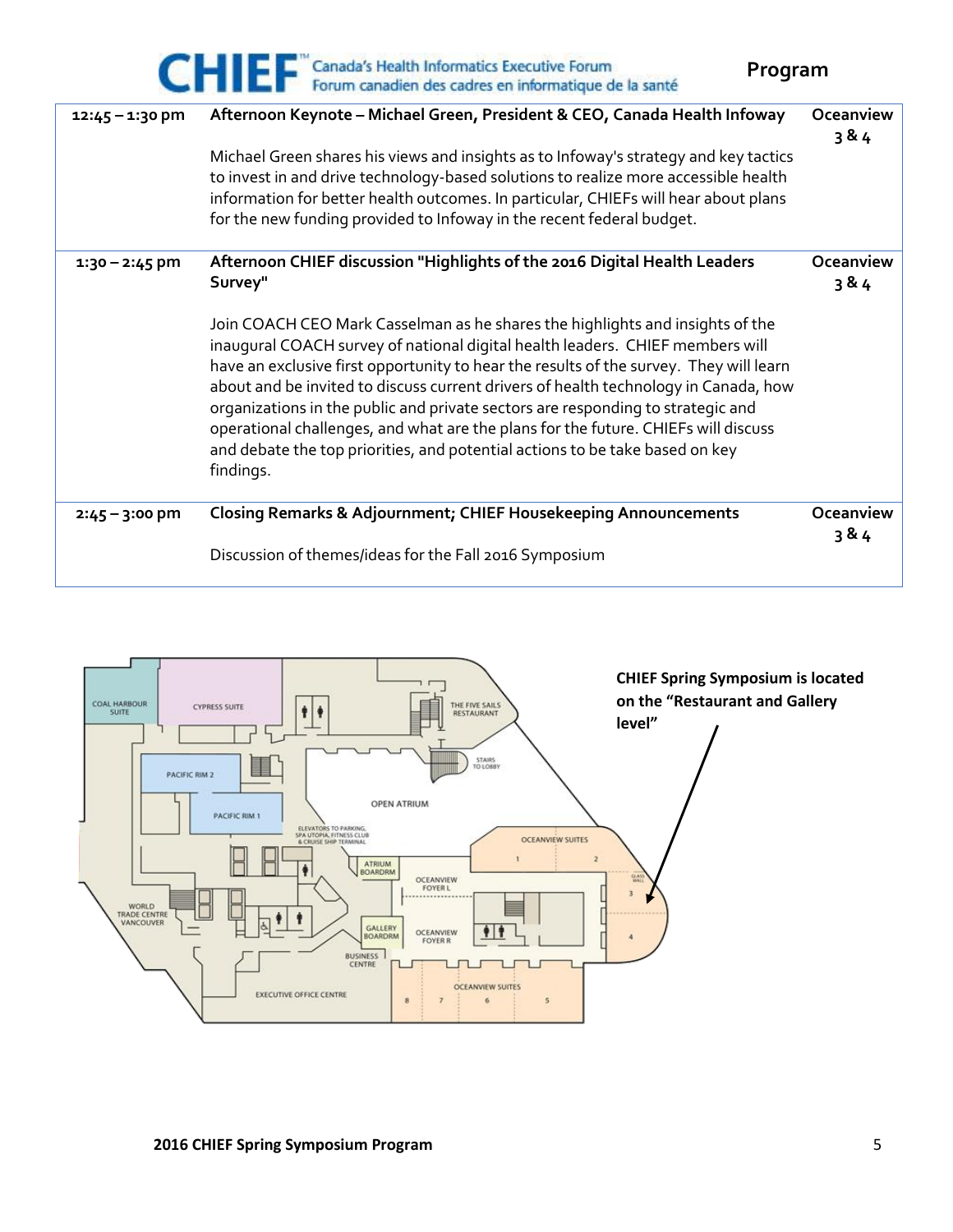## **Professional Biographies**

#### **Penny Ballem**



Dr. Penny Ballem is a practicing physician with over 30 years' experience spanning clinical, government, health administration and the academic sectors. She is extensively published in scientific journals, and has also authored numerous health system and policy papers. During her career, Penny has served as the Deputy Medical Director, Canadian Red Cross, Senior Vice President at BC Women's Hospital and Sunny Hill Health Centre, lead negotiator for Ontario with the OMA, and the City Manager for Vancouver. She has served on numerous national boards. Today, Dr. Ballem divides her time between her hematology clinic and strategic consultation to the public and private sector.

#### **Russ Branzell**



Russ Branzell is the President and CEO of the College of Healthcare Information Executives (CHIME). Before joining CHIME in April 2013, Branzell served as CEO for the Colorado Health Medical Group. He previously was the vice president of information services and CIO for Poudre Valley Health System and the president/CEO of Innovation Enterprises (PVHS' for-profit IS entity).

Before joining PVHS, Branzell was the regional deputy CIO and executive director of information services for Sisters of Mercy Health System in St. Louis, MO. Branzell served

on active duty in the U.S. Air Force and retired from the Air Force Reserves in 2008. While on active duty, he served in health care administration positions, including CIO for the Air Mobility Command Surgeon General's Office.

#### **Mark Casselman**



Mark Casselman is the Chief Executive Officer of COACH: Canada's Health Informatics Association. He has 15 years of experience working with executives and clinical leaders across multiple sectors and agencies within the Canadian health ecosystem. He has led strategic engagements, product design and development, large-scale transformation initiatives, and has been recognized as an innovator in the field of digital health.

Mark has championed innovation in consumer-focused health information products and services across multiple industries. He has broad experience in strategic planning,

business development, product development, project management, stakeholder engagement, leading teams, and service delivery transformation. Mark's interests include go-to-market strategy and implementation for disruptive product and service innovations. He is focused on transforming health service delivery and enhancing the consumer experience.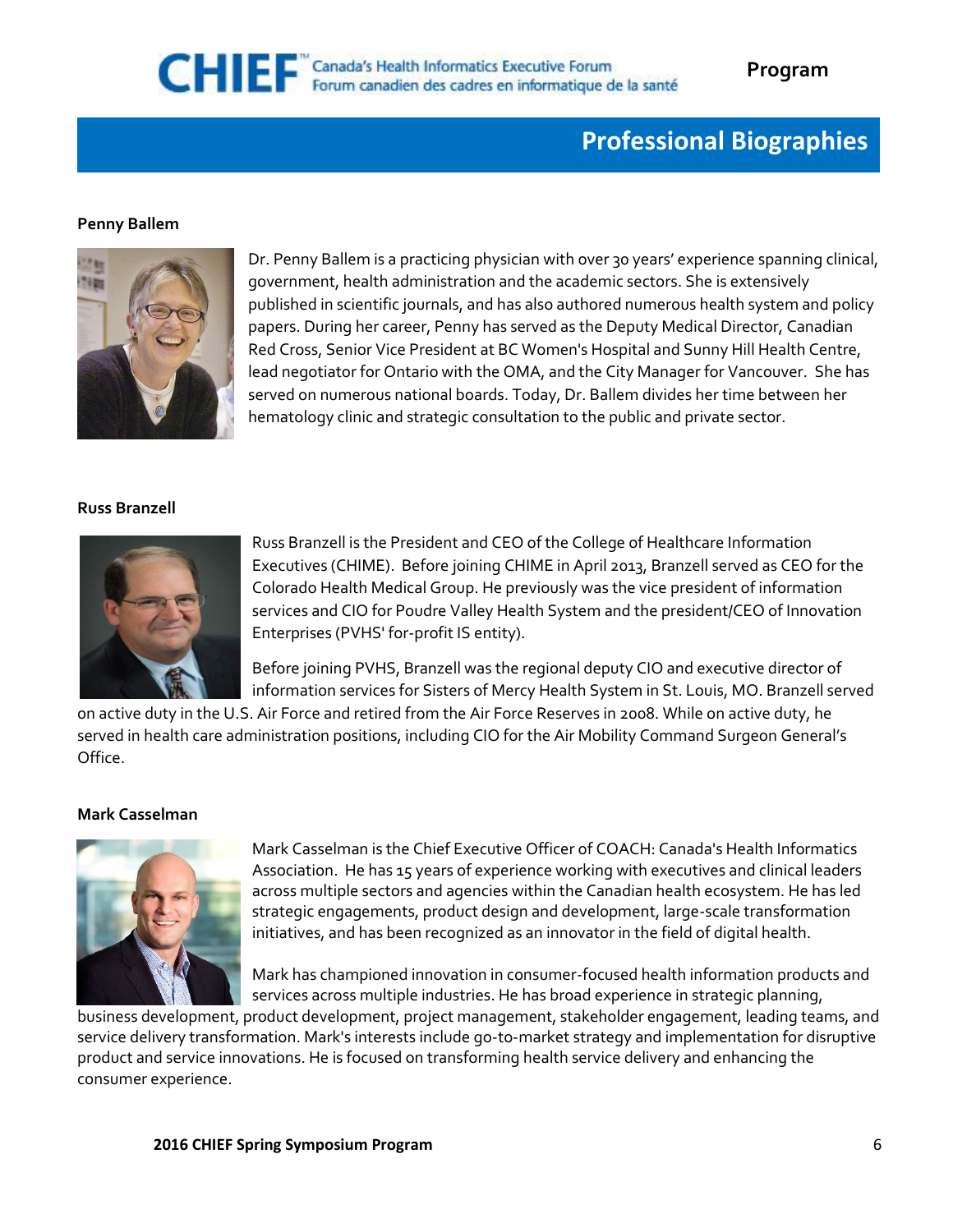## CHIEF "Canada's Health Informatics Executive Forum<br>Forum canadien des cadres en informatique de la santé

#### **Adrienne Edens**



Adrienne Edens is Vice President and CIO for the Valley Area of the Sutter Health System in Northern California. Sutter Health comprises 24 hospitals, 33 outpatient surgery centers and 5,000 physicians in the medical network. In 2015 the organization restructured the existing five regions into two areas. The Information Systems organization at Sutter is significantly centralized with common systems in use across the two market-facing areas.

Sutter Health shares a single EHR across all acute and ambulatory service locations, most of which have achieved HIMSS Stage 7 EMR Adoption status. This past year Adrienne led the transition process for the two former Valley regions and completed the Rona Certified Lean Leader program.

#### **Michael Green**



Michael Green is President and Chief Executive Officer of Canada Health Infoway. He works with Infoway's jurisdictional partners and other key stakeholders to accelerate the development and adoption of digital health in Canada, which will provide clinicians and patients with information they need to support safer care decisions and a more modern and sustainable health care system for all Canadians.

Prior to his role at Infoway, Michael was President and CEO, Americas Region with Agfa Healthcare Inc. At Agfa, he led the transformation of radiology from film to digital across

Canada and globally, making him an early visionary in the way digital health solutions can help make public health systems more sustainable and improve the patient experience.

#### **Rick Skinner**



Rick is currently the Chief Information and Technology Officer at the University of Virginia Health System, responsible for Information Technology, Health Information Management and Clinical Engineering. Rick is a healthcare IT Executive with over 25 years of experience in healthcare information systems, including positions as the CIO for health systems in the USA and Canada (Ontario), a medical research laboratory, independent consulting and as project manager for the development and implementation of the Department of Defense's global medical information system.

Rick was formerly the Vice President and CIO for Cancer Care Ontario, responsible for providing IT and IM services for the Province's cancer, chronic kidney disease and access to care programs and services.